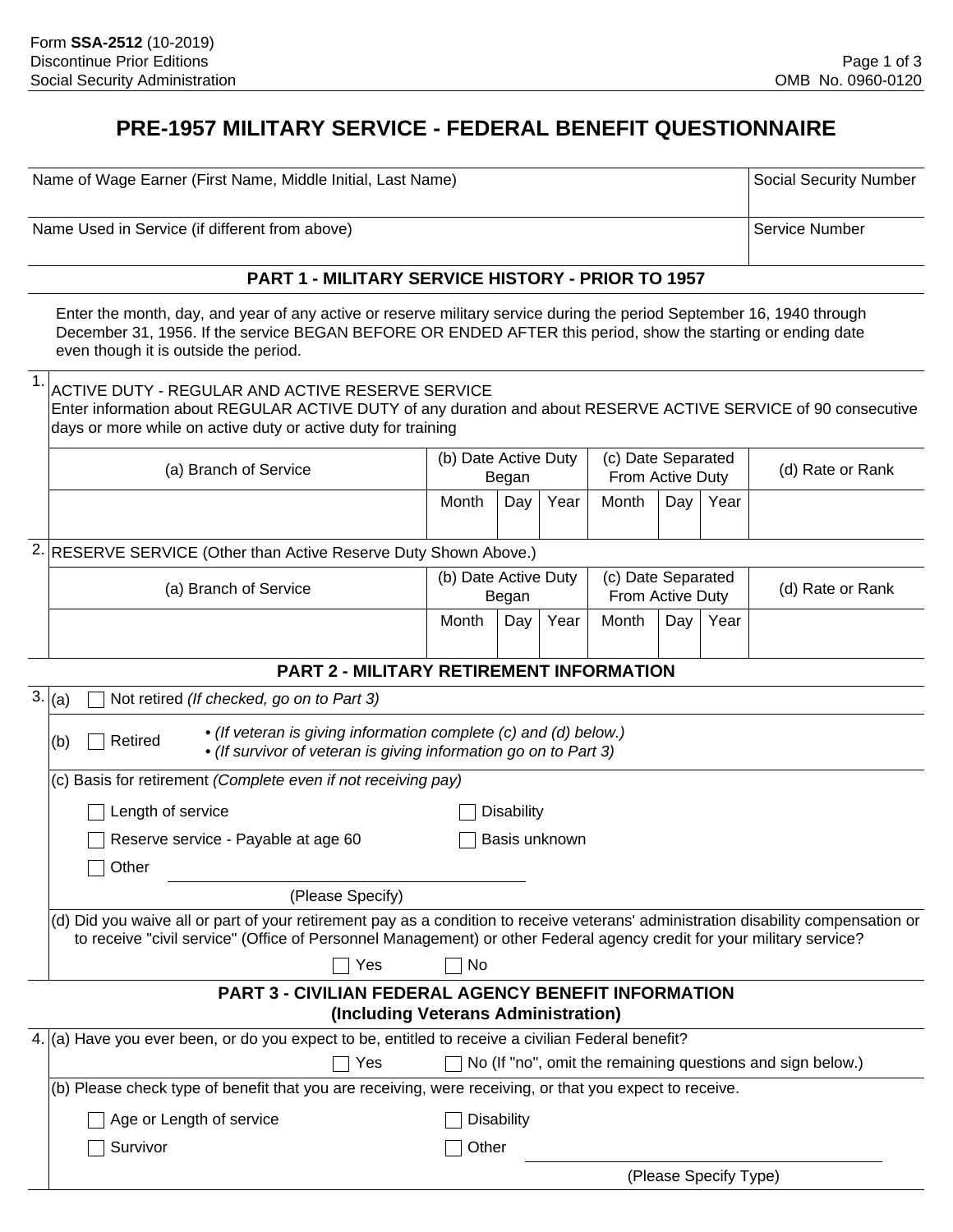|  | Form SSA-2512 (10-2019)                                                                                                                                                                                                                                                                                                        |                      | Page 2 of 3                      |  |  |
|--|--------------------------------------------------------------------------------------------------------------------------------------------------------------------------------------------------------------------------------------------------------------------------------------------------------------------------------|----------------------|----------------------------------|--|--|
|  | 5. (a) Name of Federal agency that was, is now, or will be paying benefit:                                                                                                                                                                                                                                                     |                      |                                  |  |  |
|  | Office of Personnel Management (Formerly Civil Service Commission)                                                                                                                                                                                                                                                             |                      |                                  |  |  |
|  | Veterans' Administration (Check only if receiving benefits because of waiving all or part of military retirement pay)<br>Office of Workers Compensation Programs (Check only if receiving benefits because of waiving all or part of another<br>Federal benefit) Specify in remarks the agency and the type of benefit waived. |                      |                                  |  |  |
|  |                                                                                                                                                                                                                                                                                                                                |                      |                                  |  |  |
|  | Other (Specify)                                                                                                                                                                                                                                                                                                                |                      |                                  |  |  |
|  | (b) Years of civilian Federal employment                                                                                                                                                                                                                                                                                       | (c) Date claim filed | (d) Federal Benefit claim number |  |  |
|  | 6. MOST RECENT Federal employer:                                                                                                                                                                                                                                                                                               |                      |                                  |  |  |
|  | (a) Name of agency <i>(if different from 5(a) above)</i>                                                                                                                                                                                                                                                                       |                      |                                  |  |  |
|  | (b) City and State where employed                                                                                                                                                                                                                                                                                              |                      |                                  |  |  |
|  | (c) Date last worked                                                                                                                                                                                                                                                                                                           |                      |                                  |  |  |

REMARKS: *(You may use this space for any explanations. If you need more space, attach a separate sheet.)*

I declare under penalty of perjury that I have examined all the information on this form, and on any accompanying statements or forms, and it is true and correct to the best of my knowledge. I understand that anyone who knowingly gives a false statement about a material fact in this information, or causes someone else to do so, commits a crime and may be subject to a fine or imprisonment.

# **SIGNATURE OF APPLICANT**

| Signature (First Name, Middle Initial, Last Name) (Write in ink) | Date (Month, day, year) |
|------------------------------------------------------------------|-------------------------|
|                                                                  | <b>Telephone Number</b> |
|                                                                  | (include area code)     |
|                                                                  |                         |

Mailing Address *(Number and Street, Apt. No., P.O. Box, or Rural Route)*

City and State ZIP Code 2. The Code City and State  $\sim$ 

Witnesses are required ONLY if this application has been signed by mark (X) above. If signed by mark (X), two witnesses to the signing who know the applicant must sign below, giving their full addresses.

| 1. Signature of Witness                                | 2. Signature of Witness                                |
|--------------------------------------------------------|--------------------------------------------------------|
| Address (Number and street, City, State, and ZIP Code) | Address (Number and street, City, State, and ZIP Code) |